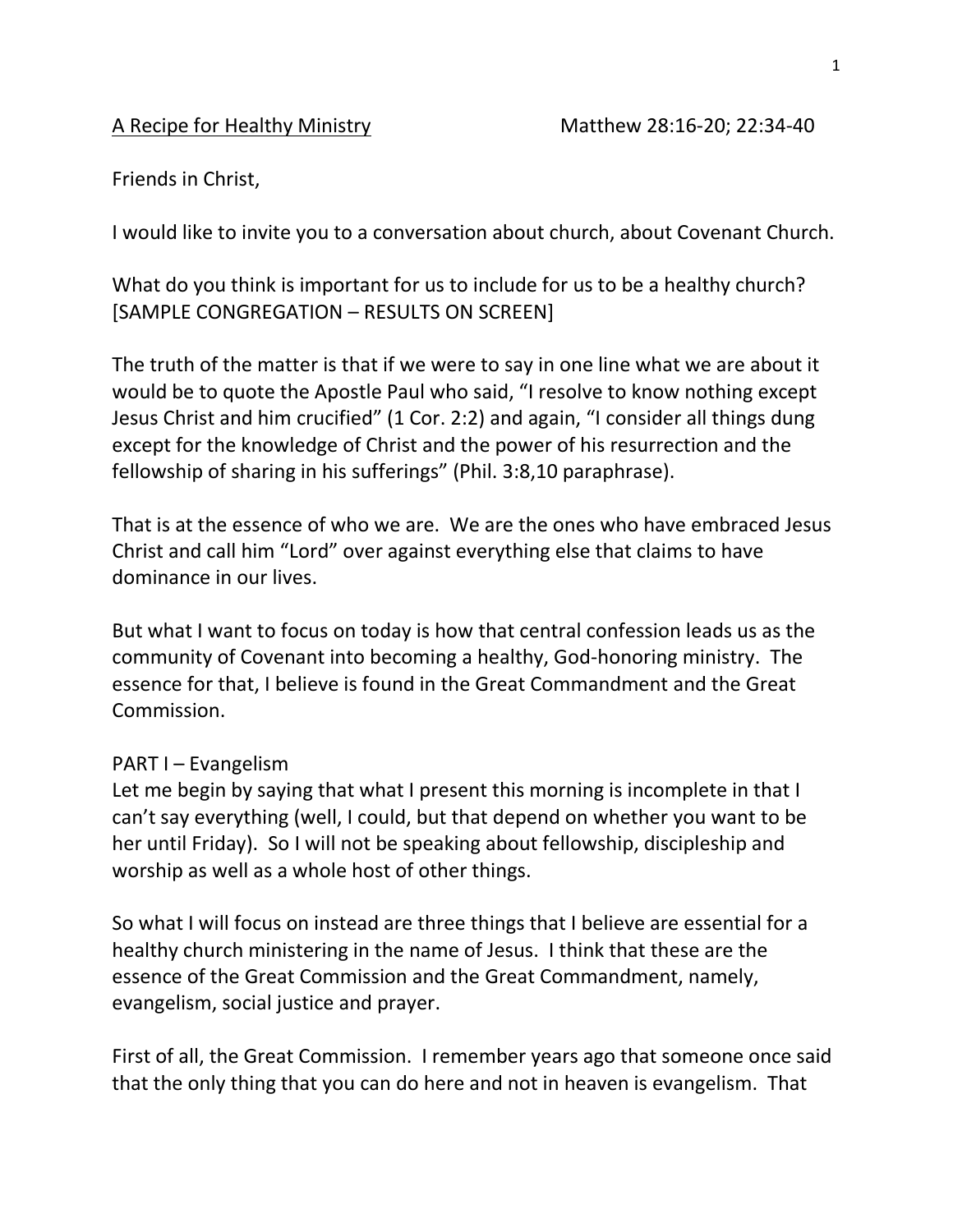seemed right to me. In heaven we can worship. In heaven we can fellowship. In heaven we can continue to grow in our understanding of who God is—and that will continue for eternity because we will never fully, completely know everything about God. In heaven we can create masterpieces, learn skills and rejoice in soulrenewing work.

But not evangelism.

By default if you are in heaven you already believe in Jesus Christ and you already claim him as your Lord. That is the truth for angels, beasts and saints alike.

But here, here on earth, here in St. Catharines we live right next door to people whose current trajectory is a Christ-less eternity. They might have heard about him, but they do not believe in him. They might think that they know about him, but they do not know my friend who loves me so much that he gave his life for mine.

And by the gracious loving generosity of my Lord Jesus he invites you and me to be the ones who can tell others about his love. In fact, somehow Jesus thinks that you and I are better equipped to tell the Gospel story than angels, living creatures and Jesus himself.

Does that seem like a mystery to you? Well it did for me, until someone enlightened me telling me that the truth is that we intimately know something that Jesus does, in fact that Jesus can't know. We know what it is like to be forgiven. We have the experience of sinning and then receiving the love of God that frees us from the guilt of sin such that it is as though it had never happened and will never be brought to mind again.

And as long as we have breath in our lungs, and fight in our bodies, as long as the Lord allows us to spend one more minute here it is as though God is telling us we can still do this work of evangelism. And even through our death to proclaim that Jesus loves us and wants to embrace the whole world in his love.

The great commission. That is the one thing that we can do on earth that we cannot do in heaven.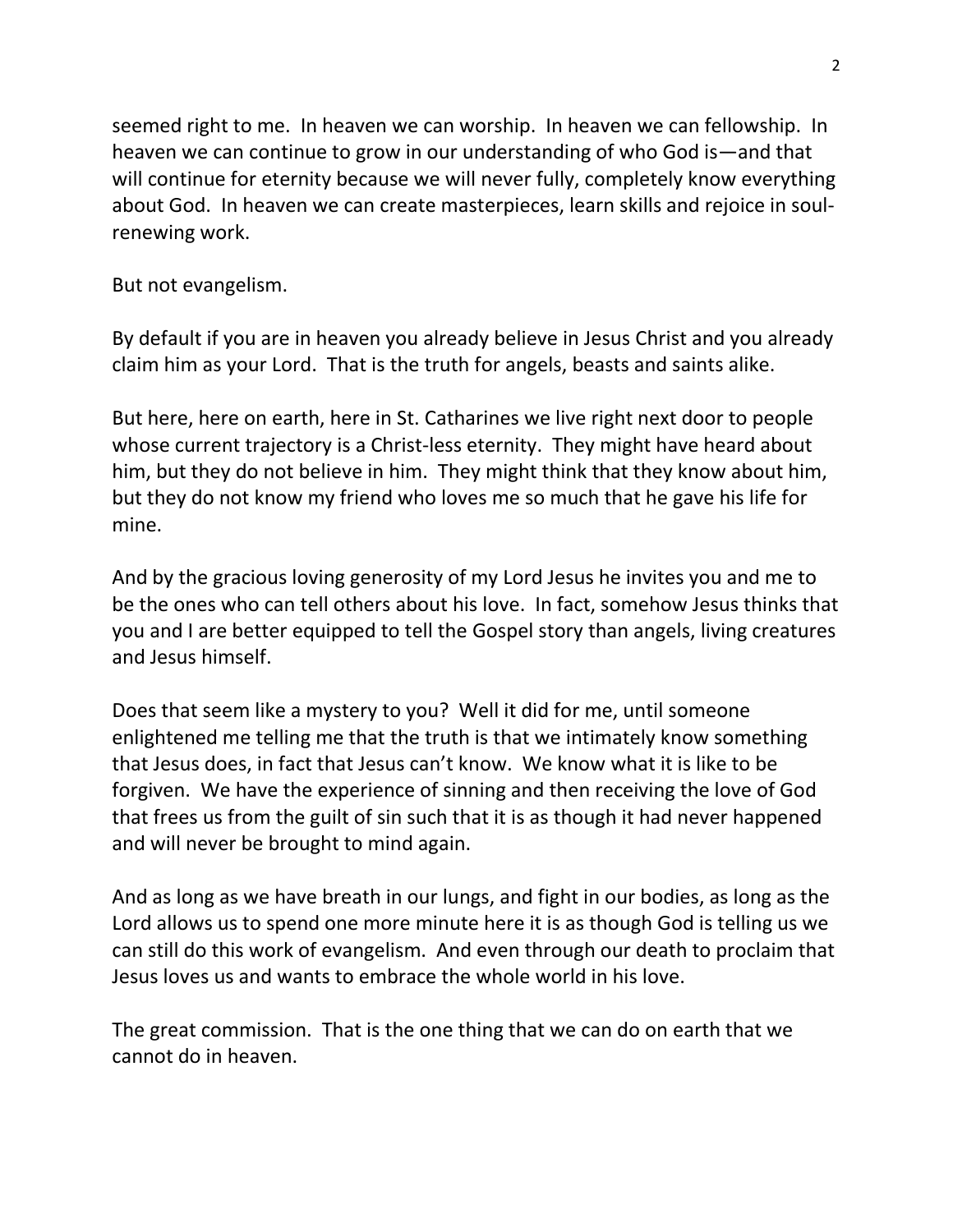PART II – Social Justice

Except that there is another thing we can do here that we cannot do in heaven.

When we Christians think about heaven we think about that fellowship of believers where everything is in perfect harmony. It is the flawless community of God's people. It lacks death and mourning and crying and pain.

Perfect, flawless, joy-filled.

Friends, the reality of the world we live in is that it is a world of sorrow, of injustice, of ethnic cleansing and terrorism. It is a world where children are abused and exploited and people gleefully spread the news of an imagebearer of God who hangs himself. It is a world where we dread to have our child hear the words "sexually assaulted" and see images from Syria of Sarin gas victims and rebel executions.

The reality is that we preach the Good News of Jesus Christ in world that is still trapped in sin. You see the Lord has given us ONE thing to do here that we cannot do in heaven: Evangelize and champion social justice.

This past spring just before Synod, one of the blogs on the denominational website "The Network" opened up a conversation about our role as Christians. The question was asked whether a denomination with declining membership should be investing its resources into social justice. After all, it was argued, we need first to grow our churches larger through evangelism and then, when we are large enough, then, THEN we can put our resources into the concerns of social justice.

Matthew 22 tells us that when Jesus was asked what the great commandment was he gave two responses. I think that we seldom get past the first part of his answer. I think that too often we have become so focused on "love the Lord your God" that we forget how important it was for Jesus to say in the same breath with the same emphasis to also "love your neighbour as yourself."

Each of the four Gospel writers tell us that Jesus came from God proclaiming the kingdom of God. What did Jesus preach? [good news, freedom, sight, Lord's favour]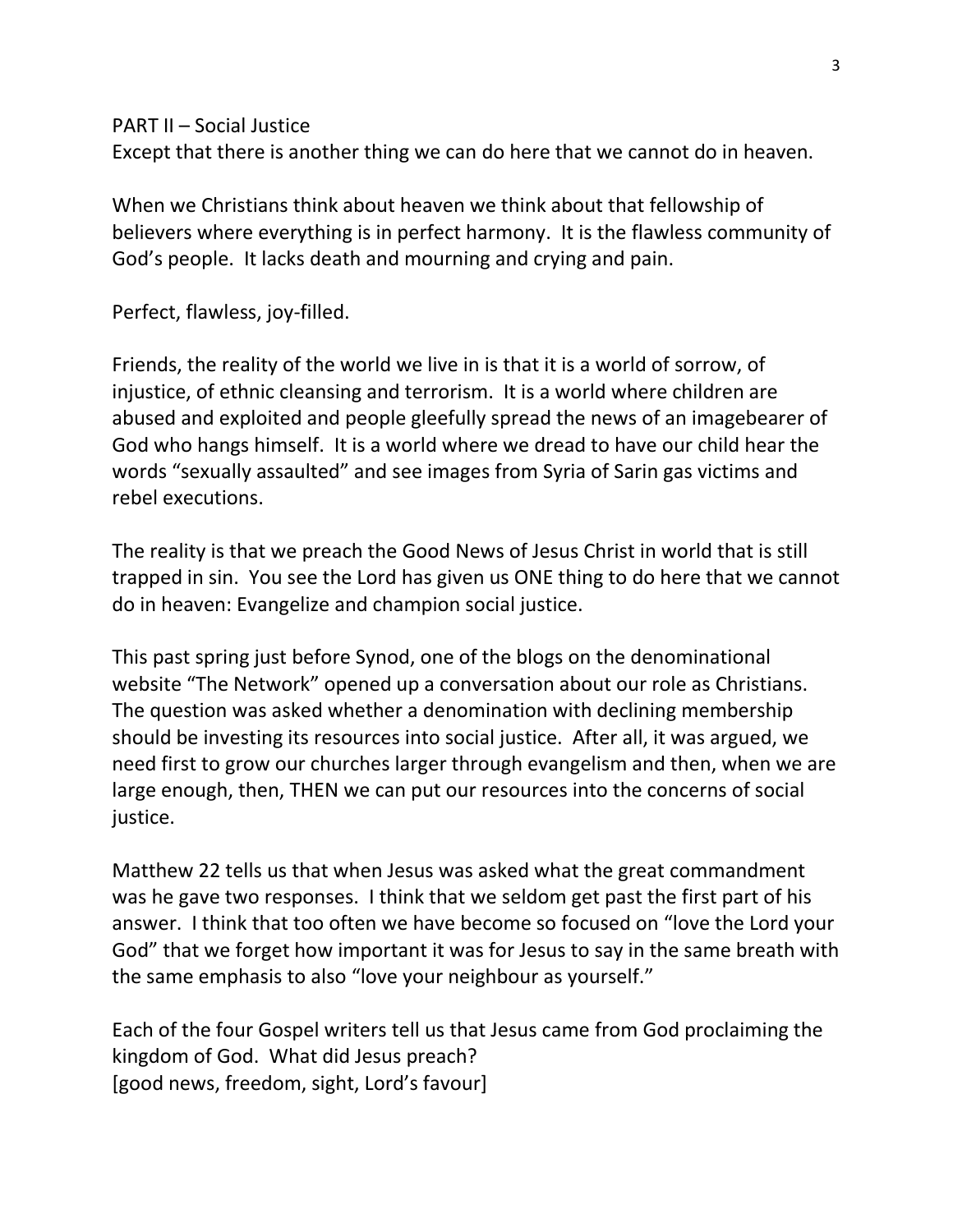Isaiah told us in chapter 61 what Jesus was going to do. He came preaching the good news and you know what it looked like? The lame walk, the blind see, the leper healed, the prisoner set free.

The Gospel of salvation is intimately linked with social justice. The church of Jesus Christ is the fragrance of Christ is to work to beat back the effects of sin in our world. BY DEFINITION, we seek justice for aboriginal peoples who have been mistreated. BY DEFINITION, we advocate for just laws that protect the poor and powerless of our society. BY DEFINITION, the church of Jesus Christ feeds the hungry, clothes the naked and visits the imprisoned. To fail to do this jeopardizes our very salvation (Matthew 25:31-46).

There is only one thing that the church of Jesus Christ can do while here on earth and not in heaven: evangelism and social justice. Not only evangelism. Not only social justice. Not championing the one and forgetting the other. Both of these as two sides of the same coin. Both of these together just as Jesus did throughout his earthly ministry having only the resources of his own self and the 12 disciples he commissioned.

That, is a recipe for healthy ministry.

PART III – Prayer One more thing, friends.

Prayer. I think that this is reflected in the first part of the Great Commandment.

Prayer is about intimate relationship with God. It is the kind of intimacy that leads us to know his thoughts and his ways without having to think it through. It is about our hearts always defaulting to what is excellent and praiseworthy and holy.

We can only find that when we engage our Lord in prayer on a daily basis and in everything we do.

Not a perfunctory, "Lord bless this food and drink" but a true wrestling with God, a yielding of ourselves to him, of a seeking to know him so that in knowing him we